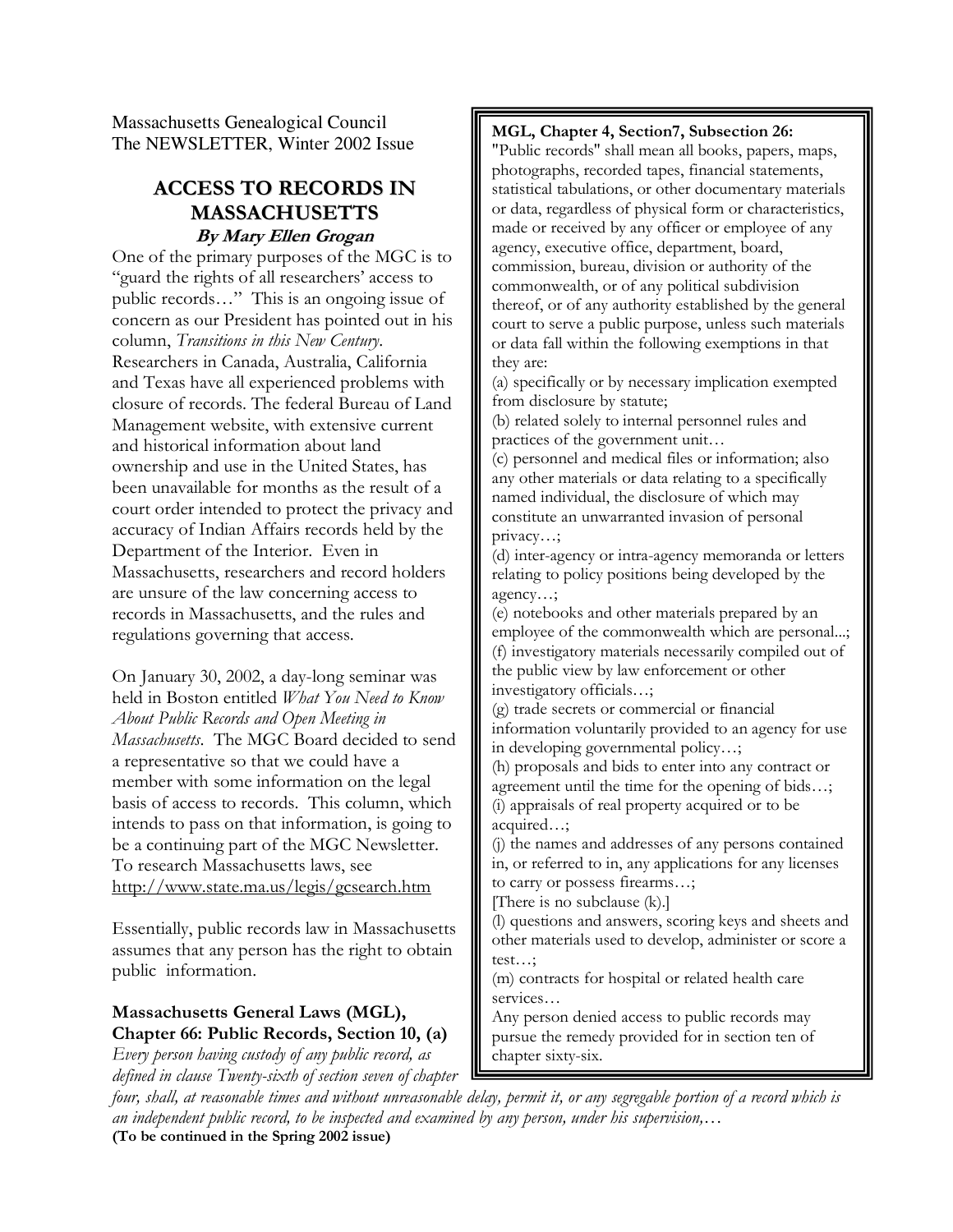Massachusetts Genealogical Council The NEWSLETTER, Spring 2002 Issue

## ACCESS TO RECORDS IN MASSACHUSETTS By Mary Ellen Grogan

#### Continued from MGC Newsletter Winter 2002

Essentially, public records law in Massachusetts assumes that any person has the right to obtain public information. There are exceptions, but they are limited

### Massachusetts General Laws (MGL), Chapter 66: Public Records, Section 10, (a)

Every person having custody of any public record, as defined in clause Twenty-sixth of section seven of chapter four, shall, at reasonable times and without unreasonable delay, permit it, or any segregable portion of a record which is an independent public record, to be inspected and examined by any person, under his supervision,…

(d) The clerk of every city or town shall post, in a conspicuous place in the vicinity of the clerk's office, a brief printed statement that any citizen may, at his discretion, obtain copies of certain public records from local officials for a fee as provided for in this chapter.

From the point of view of the researcher, it is important to recognize that every record has a "custodian" – the employee who in the normal course of his/her duties has access to or control of those public records. You must identify the correct custodian before you can successfully locate the records that you want to see. For example, school records will probably be found at the School Department headquarters, rather than in the office of the City/Town Clerk.

The custodian, who could be an administrative staff member or a part-time employee, may not be fully aware of the law regarding public records access. If they are concerned about the validity of your request, ask to speak to another official. Do not be belligerent or demanding.

### MGL, Chapter 4, Section7, Subsection 26:

agency, executive office, department, board, commission, bureau, division or authority of the commonwealth, or of any political subdivision court to serve a public purpose, unless such materials "Public records'' shall mean all books, papers, maps, photographs, recorded tapes, financial statements, statistical tabulations, or other documentary materials or data, regardless of physical form or characteristics, made or received by any officer or employee of any thereof, or of any authority established by the general or data fall within the following exemptions in that they are:

Incy are.<br>(a) specifically or by necessary implication exempted (a) opening of by necessary impression enempts from disclosure by statute;

(b) related solely to internal personnel rules and practices of the government unit…

(c) personnel and medical files or information; also any other materials or data relating to a specifically named individual, the disclosure of which may constitute an unwarranted invasion of personal privacy…;

pnvacy...,<br>(d) inter-agency or intra-agency memoranda or letters relating to policy positions being developed by the relating to policy positions being developed by the  $i$  interpretations of the public records  $i$  and  $j$  are computed by  $i$ 

(e) notebooks and other materials prepared by an (f) investigatory materials necessarily compiled out of the public view by law enforcement or other investigatory officials...; employee of the commonwealth which are personal...;

(g) trade secrets or commercial or financial nnonnanon voluntamy provided to an<br>in developing governmental policy...; information voluntarily provided to an agency for use

m developing governmental policy...,<br>(h) proposals and bids to enter into any contract or agreement until the time for the opening of bids…; (i) appraisals of real property acquired or to be acquired…;

(j) the names and addresses of any persons contained in, or referred to in, any applications for any licenses to carry or possess firearms…;

[There is no subclause (k).]

(l) questions and answers, scoring keys and sheets and other materials used to develop, administer or score a test…;

(m) contracts for hospital or related health care services…

Any person denied access to public records may pursue the remedy provided for in section ten of chapter sixty-six.

Tell the official that you believe the document to be a public record and that you would like to review it. You may put your request in writing, but that is not required by law.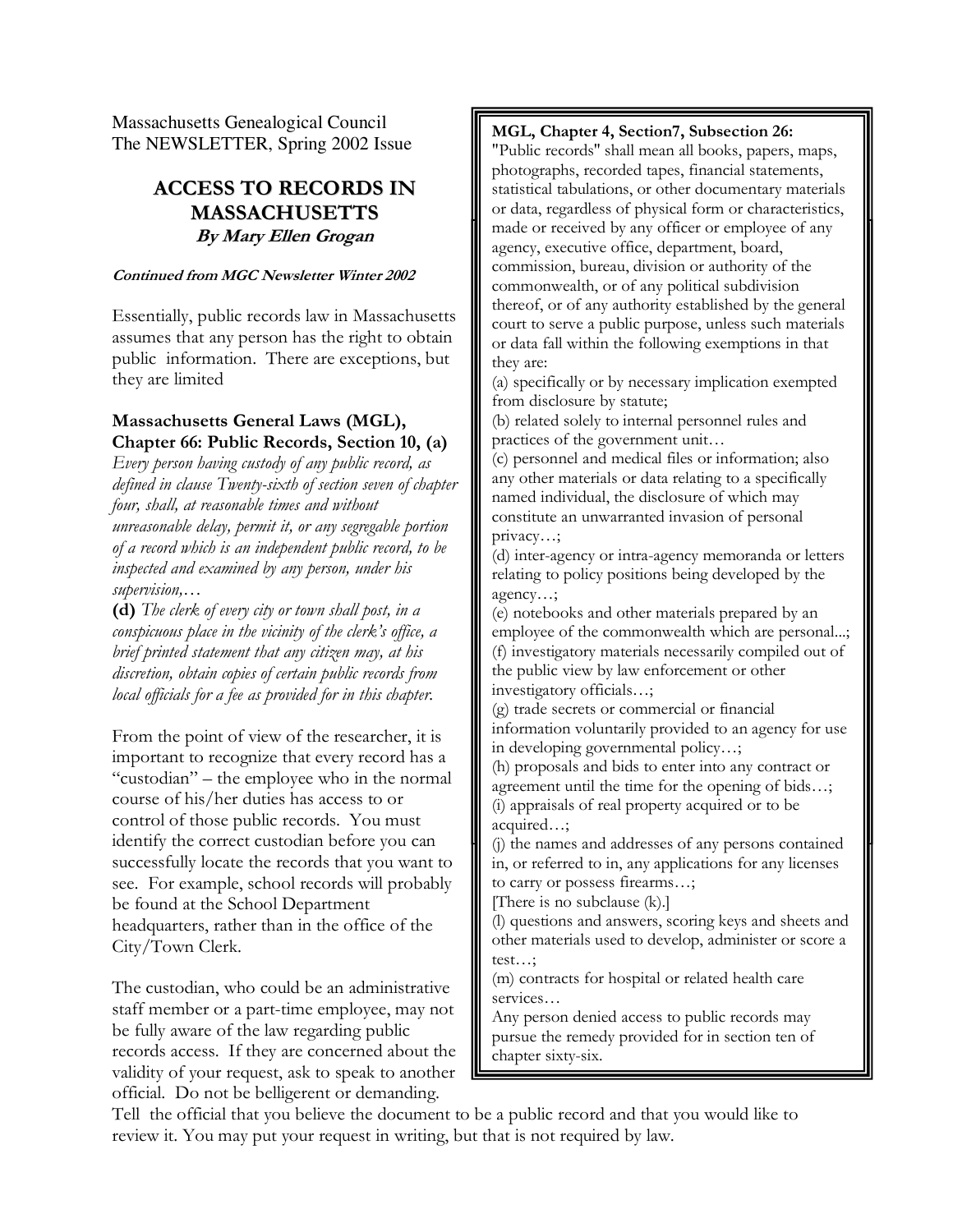You do not have to identify a specific record (ex. marriage of Michael Connor to Katherine Blake in May 1875). The regulations only require "a reasonable description of the requested record to the custodian so that he or she can identify and locate it promptly." In the example, you could request to view marriage records between 1870 and 1880.

A custodian may not require either proof of the requestor's identity or the reason for the record request. However, it is to the benefit of all genealogists that we work cooperatively with the record keepers to maintain and protect public records.

(To be continued in MGC Newsletter Summer 2002)

### CHAPTER 46. RETURN AND REGISTRY OF BIRTHS, MARRIAGES AND DEATHS.

Section 2A. Disclosure of information about vital statistics; conditions.

Section 2A. Examination of records and returns of children born out of wedlock or abnormal sex births, or fetal deaths, or of the notices of intention of marriage and marriage records in cases where a physician's certificate has been filed under the provisions of section twenty A of chapter two hundred and seven, or those of persons born out of wedlock, or of copies of such records in the department of public health, shall not be permitted except upon proper judicial order, or upon request of a person seeking his own birth or marriage record, or his attorney, parent, guardian, or conservator, or a person whose official duties, in the opinion of the town clerk or the commissioner of public health, as the case may be, entitle him to the information contained therein, nor shall certified copies thereof be furnished except upon such order, or the request of such person. The provisions of this section shall not apply to such records, returns or notices recorded or filed prior to January first, eighteen hundred and forty-one or to such copies thereof.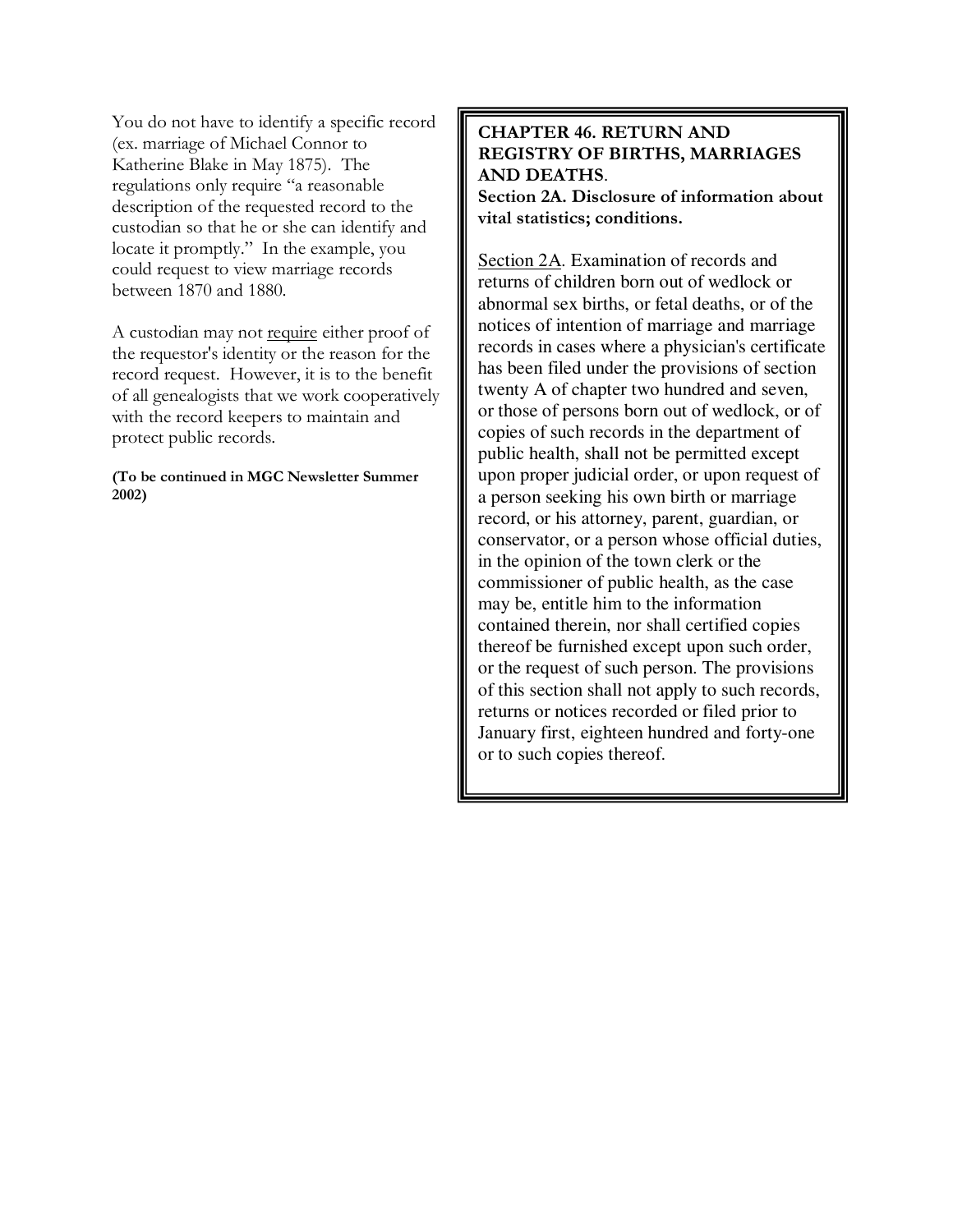Massachusetts Genealogical Council The NEWSLETTER, Summer 2002 Issue

## **ACCESS TO RECORDS IN MASSACHUSETTS** By Mary Ellen Grogan, Newsletter Editor

In Massachusetts, access to records is governed by statute (laws passed by the legislature), by regulation (which detail the procedures for accessing records and are set by the department responsible for the records), and by court decisions. Finding the correct information regarding access can be difficult. The Registry of Vital Records, which maintains birth, marriage and death records in Massachusetts, has a very good website. They have taken the trouble to detail their "Access Policy for Massachusetts Vital Records". They cite the legislation governing access to these records, and provide the appropriate links. The Registry site makes the actual statute language clear by breaking out the details in bulleted lists. The Registry should be congratulated for their efforts. The website is: http:

//www.state.ma.us/dph/bhsrc/vr/vraccess.htm. The policy (below) is copied from the Registry website.

### ACCESS POLICY FOR MASSACHUSETTS VITAL RECORDS

Access to restricted birth and marriage records are limited by §2A, Chapter 46, M.G.L. For those persons with access to restricted records, proof of identity (a photo ID) is necessary, and in some cases additional documentation is also necessary. Access to persons other than listed below requires a court order.

For Internet, FAX, or Telephone Orders you will need to additionally FAX a copy of the ID to the following number: (617) 825-7755. For mail orders, include your ID and documentation (if necessary) with your order form. Please provide information on your FAX as to when and how your order was placed.

### MGL, Chapter 4, Section7, Subsection 26:

"Public records'' shall mean all books, papers, maps, photographs, recorded tapes, financial statements, statistical tabulations, or other documentary materials or data, regardless of physical form or characteristics, made or received by any officer or employee of any agency, executive office, department, board, commission, bureau, division or authority of the commonwealth, or of any political subdivision thereof, or of any authority established by the general court to serve a public purpose, unless such materials or data fall within the following exemptions in that they are:

(a) specifically or by necessary implication exempted from disclosure by statute;

(b) related solely to internal personnel rules and practices of the government unit…

(c) personnel and medical files or information; also any other materials or data relating to a specifically named individual, the disclosure of which may constitute an unwarranted invasion of personal privacy…;

(d) inter-agency or intra-agency memoranda or letters relating to policy positions being developed by the agency…;

(e) notebooks and other materials prepared by an employee of the commonwealth which are personal...; (f) investigatory materials necessarily compiled out of the public view by law enforcement or other investigatory officials…;

(g) trade secrets or commercial or financial information voluntarily provided to an agency for use in developing governmental policy…;

(h) proposals and bids to enter into any contract or agreement until the time for the opening of bids…; (i) appraisals of real property acquired or to be

acquired…;

(j) the names and addresses of any persons contained in, or referred to in, any applications for any licenses to carry or possess firearms…;

[There is no subclause (k).]

(l) questions and answers, scoring keys and sheets and other materials used to develop, administer or score a test…;

(m) contracts for hospital or related health care services…

Any person denied access to public records may pursue the remedy provided for in section ten of chapter sixty-six.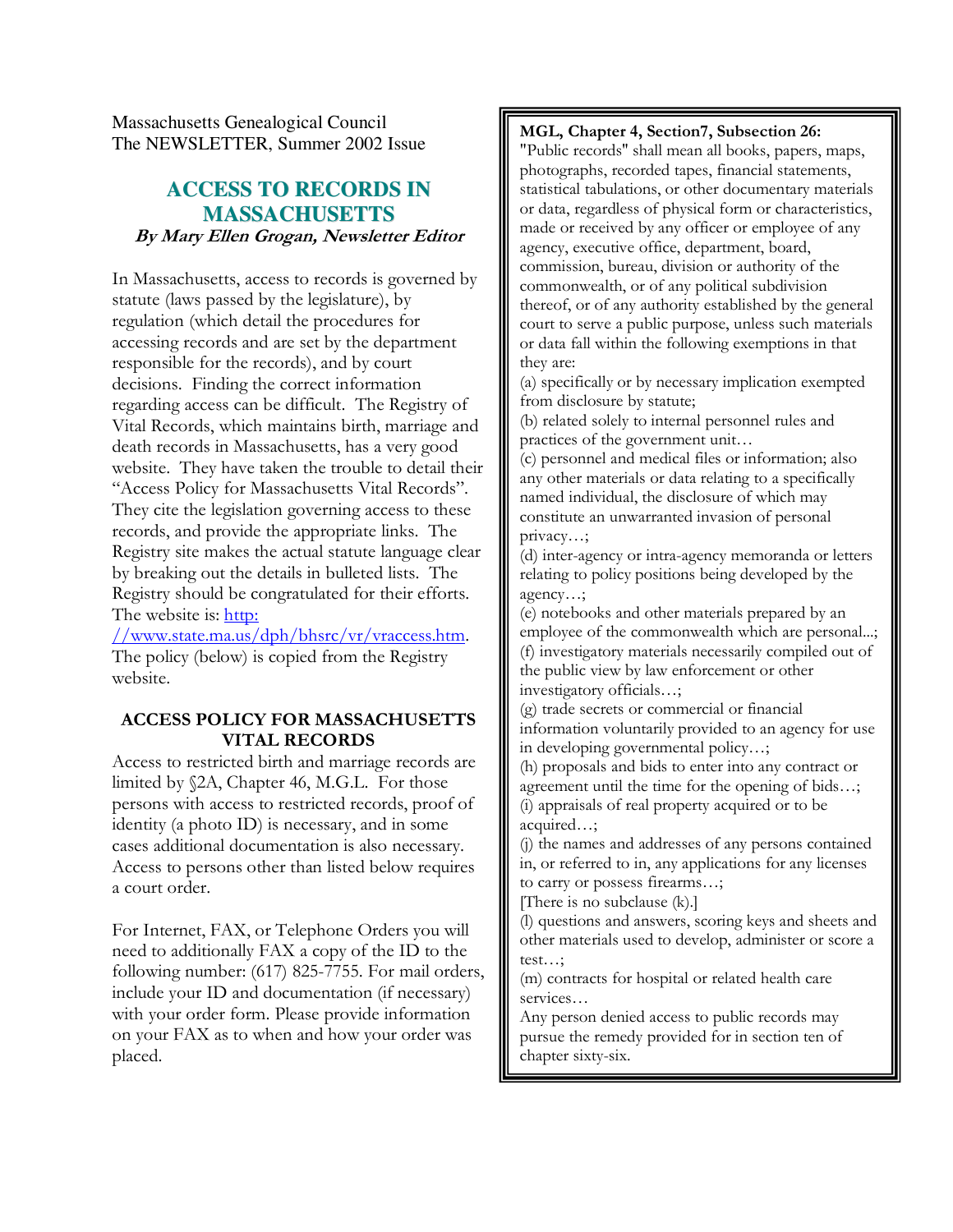Out-of-Wedlock Births: Access to non-marital (out-of-wedlock) births is limited by §2A, Chapter 46, M.G.L. to the following:

- \* Subject of the record (child)
- \* Parents listed on the record

\* Father not listed on the record with documentary proof that he is the father (such as a paternity

adjudication, stipulation or properly completed Voluntary Acknowledgment of Parentage)

\* Legal guardian of the child

\* Legal representative of the child

Marriages of Persons Born Out-of-Wedlock: Access to marriage certificates when the bride or groom was born out-of-wedlock is limited by §2A, Chapter 46, M.G.L. to the following:

- \* Bride or groom
- \* Legal representative of the bride or groom
- \* Parent or guardian of the bride or groom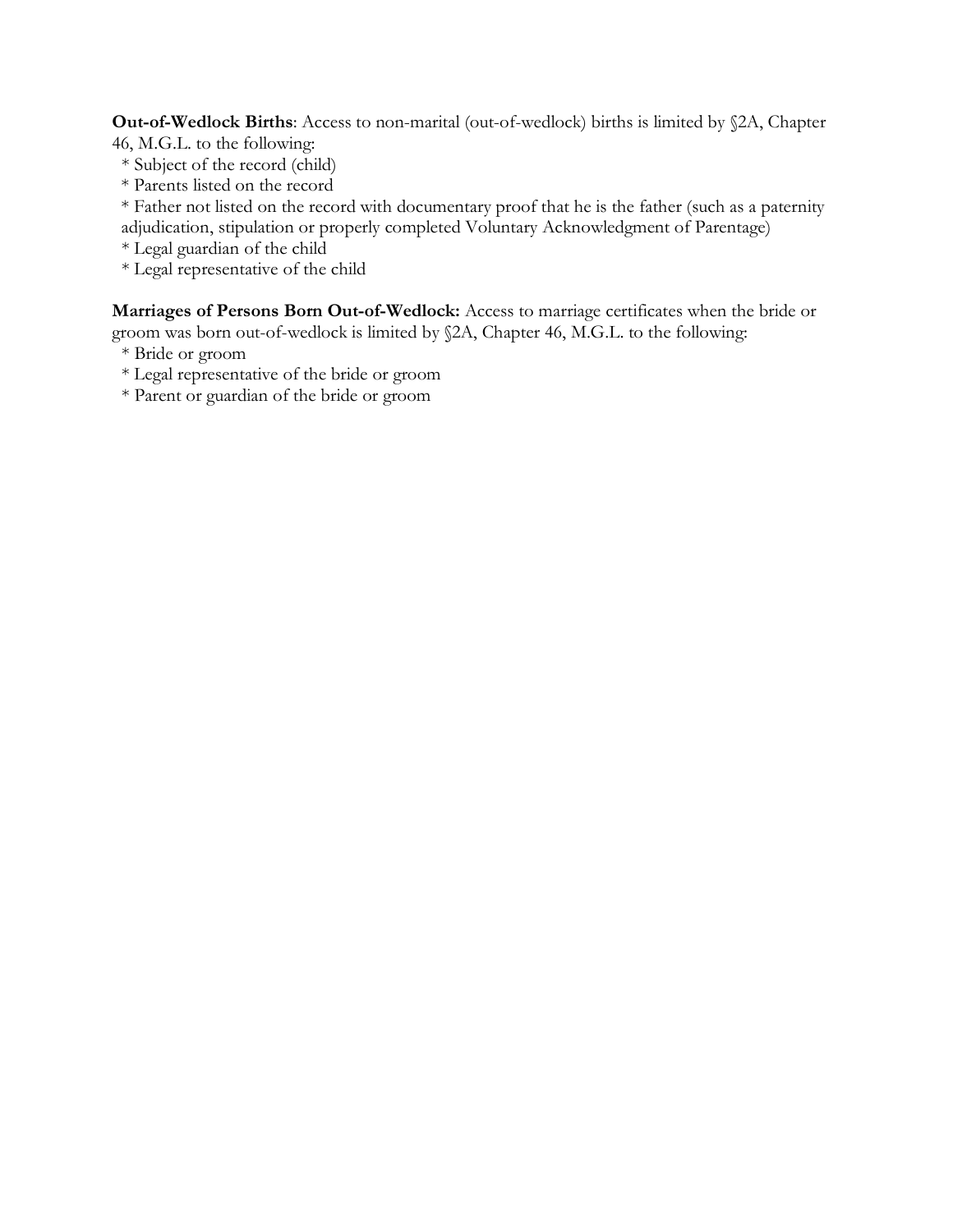Massachusetts Genealogical Council The NEWSLETTER, Winter 2003 Issue

# RECORDS OF THE GOVERNOR & COMPANY OF THE MASSACHUSETTS BAY IN NEW ENGLAND 1 : Orders Relating to Registration

In order to give us all a little background on the history of birth, marriage and death records in Massachusetts, I have copied the sections indexed as "Registration" in Shurtleff's Records of the Governor  $\mathcal{C}$  Company of the Massachusetts Bay in New England. This is not a transcription of the records as they are printed. In order to make the information easily accessible, I have used modern spelling. All other wording and punctuation is as it appears in the printed volume. Mary Ellen Grogan

### 4 September  $1639<sup>2</sup>$

Whereas many judgments have been given in our Courts, whereof no records are kept of the evidence and reasons whereupon the verdict & judgment did pass, the records whereof being duly entered & kept would be of good use for precedent to posterity, & a relief to such as shall have just cause to have their causes reheard & reviewed, it is therefore by this Court ordered & decreed that henceforward every judgment with all the evidence, be recorded in a book, to be kept to posterity.

Item: That there be records kept of all wills, administrations & inventories, as also of the days of every marriage, birth & death of every person within this jurisdiction.

Item: To record all mens' houses & lands, being certified under the hands of the men of every town, deputed for the ordering of their affairs.

Imprimus: for every judgment at the Court of Boston, 6 pence

Item: The entry of every will, administration, or inventory, if it exceeds not a page, 6 pence

For receiving the book of mens' houses & lands from the town, 2 shillings 6 pence For every death 1 pence, for every birth 1 pence; the same to be certified once every year, at the time of the General Court, the same party bringing the certificates to pay the fees unto the recorder for entry of the same, and such towns to be fined 40 shillings as shall fail to send up their certificates.

### 14 June  $1640^3$

Whereas, at the General Court the 4<sup>th</sup> day of the 7<sup>th</sup> month 1639<sup>4</sup> there was provision made for the recording of several particulars, amongst which it is observed that births, deaths & marriages are much neglected in many towns,-

It is therefore ordered, that hereafter the clerks of the writs<sup>5</sup> in several towns shall take especially care to record all births & deaths of persons in their towns; & for every birth & death they so record they are

<sup>-</sup><sup>1</sup> Nathaniel B. Shurtleff, M.D, ed., Records of the Governor & Company of the Massachusetts Bay in New England, (Boston: Press of William White, 1854)

<sup>2</sup> Ibid., v. 1, 275

<sup>3</sup> Ibid., v. 2, 15

<sup>&</sup>lt;sup>4</sup> Editor's Note: Don't forget the Calendar change! The new year began on March 25<sup>th</sup>, so the 7<sup>th</sup> month in 1639 was September.

<sup>5</sup> Definition of Clerks of the Writ: " It is ordered, that in every town one shall be appointed to grant summons & attachments in all civil actions;....These have power to send out peces [sic] to any towns, & to be called clerks of the writs. These are chosen for a year, & till new be chosen..." Ibid, v. 1, 344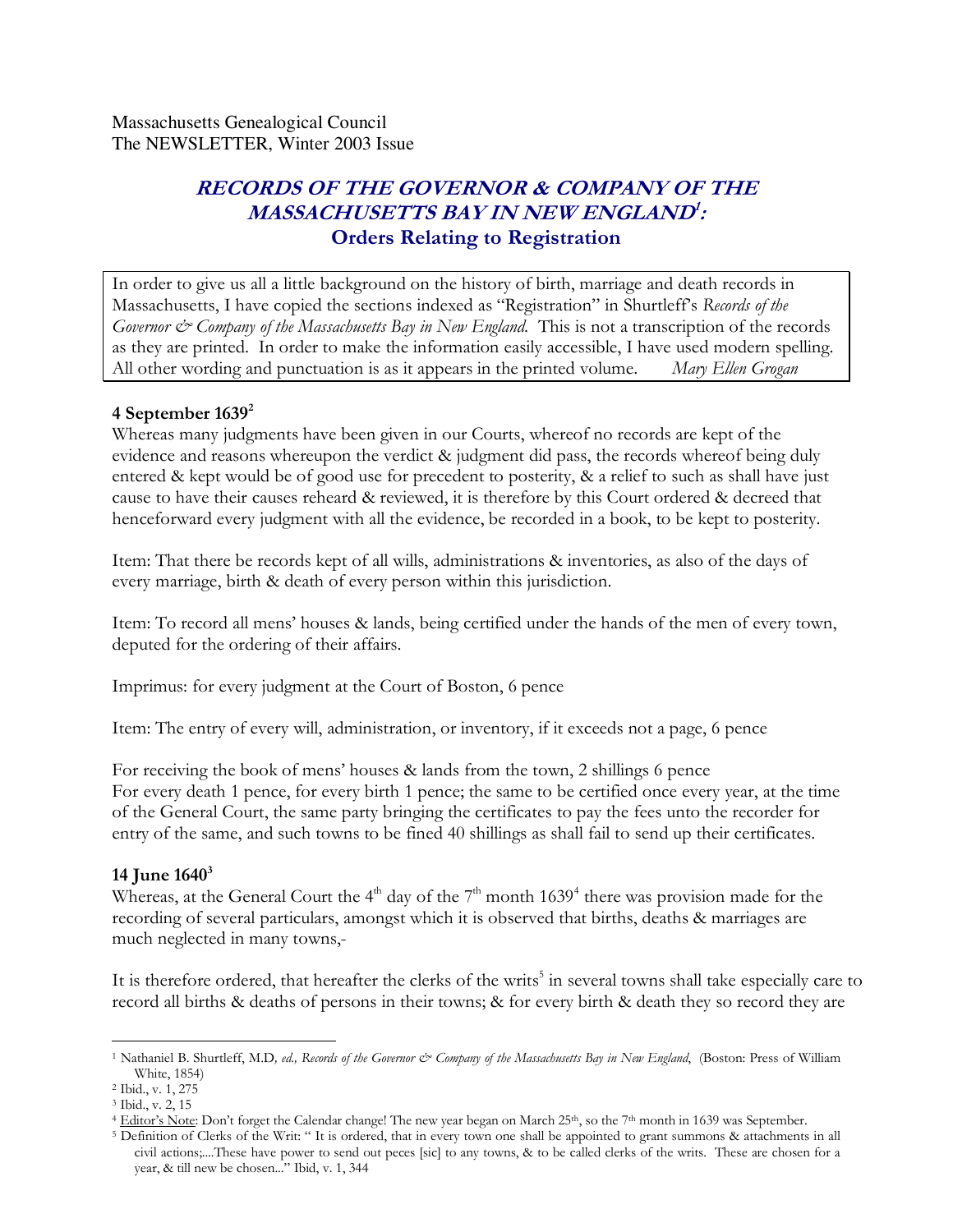to have allowed them the sum of 3 pence, & are to deliver in yearly to the Recorder of the Court belonging to the jurisdiction where they live a transcript thereof, together with so many pence as there are births & deaths recorded, & this under the penalty of 20 shillings for every neglect; & for time past it is ordered, they shall do their utmost endeavor to find out in their several towns who have been born, & who has died, since the first founding of their towns, & to record the same as aforesaid.

Also the magistrates & other persons appointed to marry shall yearly deliver to the recorder of the Court that is nearest to the place of their habitation the names of such persons as they have married, with the days, month, and years of the same; & the said recorders are faithfully & carefully to enroll such births, deaths & marriages as shall thus be committed to their trust.

### 7 March 1644<sup>6</sup>

Whereas the order for the recording of deaths, births, & marriages is very useful & necessary, & yet it hath been in many places much neglected, it is ordered, that all parents, masters of servants, executors, & administrators respectively, shall stand changed to bring into the clerks of the writs the names of such, belonging to the, or any of them, as shall either be born or die, & that the new married men shall stand likewise bound to bring in a certificate of his marriage, under the hand of the magistrate which married him, to the clerks of the writs, who shall, under the penalty of twenty shillings, bring a certificate under his hand, with a penny a name, as well for the recorder of marriages as the rest; & for each neglect the person to whom it doth belong shall forfeit as follows, viz.: If any person shall neglect to bring in a note, or certificate, as aforesaid, together with 3 pence a name, to the said clerk of the writs, to be recorded above one month after such birth, death or marriage, he shall then pay 6 pence to the said clerk; if he neglect 2 months, 12 pence; if 3 months, 5 shillings; which forfeits shall be returned into the Treasury; also, we think it were meet the grand juries were minded to present such defaulters as they take notice of against the intent of this order.

### 11 November  $1647^7$

To the end all records, wills, births, letters, & other instruments which are of special public concernment, may be safely preserved & impved [sic] for the good of present and succeeding ages, it is ordered by the Court, & the authority thereof, that forthwith there be, by direction of the auditor general, a strong press made... [*Editor's Note: this entry continues with detailed instructions concerning the* construction of this chest, the number of locks, and which officials should hold the keys to those locks. It is clearly evident that the safety and preservation of these records for future use was important to the founders of the Commonwealth.]

### 6 May 1657 $^8$

**[Editor's Note:** volume 3 covers the records of the House of Deputies, which had a similar function to that of the modern House of Representatives. The second entry for 6 May 1657 appears to be the final version of the official and approved order for the Colony Records. The primary difference appears to be in the amount of the fine applied to noncompliant clerks of the writs.]

This Court, taking into the consideration the great damage that will unavoidably accrue to the posterity of this commonwealth by the general neglect of observing the law enjoining records of all births, deaths, etc. do therefore order, that henceforth the clerk of the writs in each town respectively take due care for effecting the same, according to the intent of the aforesaid law; & in case any person shall neglect their duty required by the said law then one month after any birth, death, or marriage, the clerk of the writs shall demand the same, with 12 pence a name for his care & pains; & in case any shall refuse to satisfy him, he shall then return the name of such person or

<sup>-</sup><sup>6</sup> Ibid., v. 2, 59

<sup>7</sup> Ibid., v. 2, 208

<sup>8</sup> Ibid., v. 3, 426